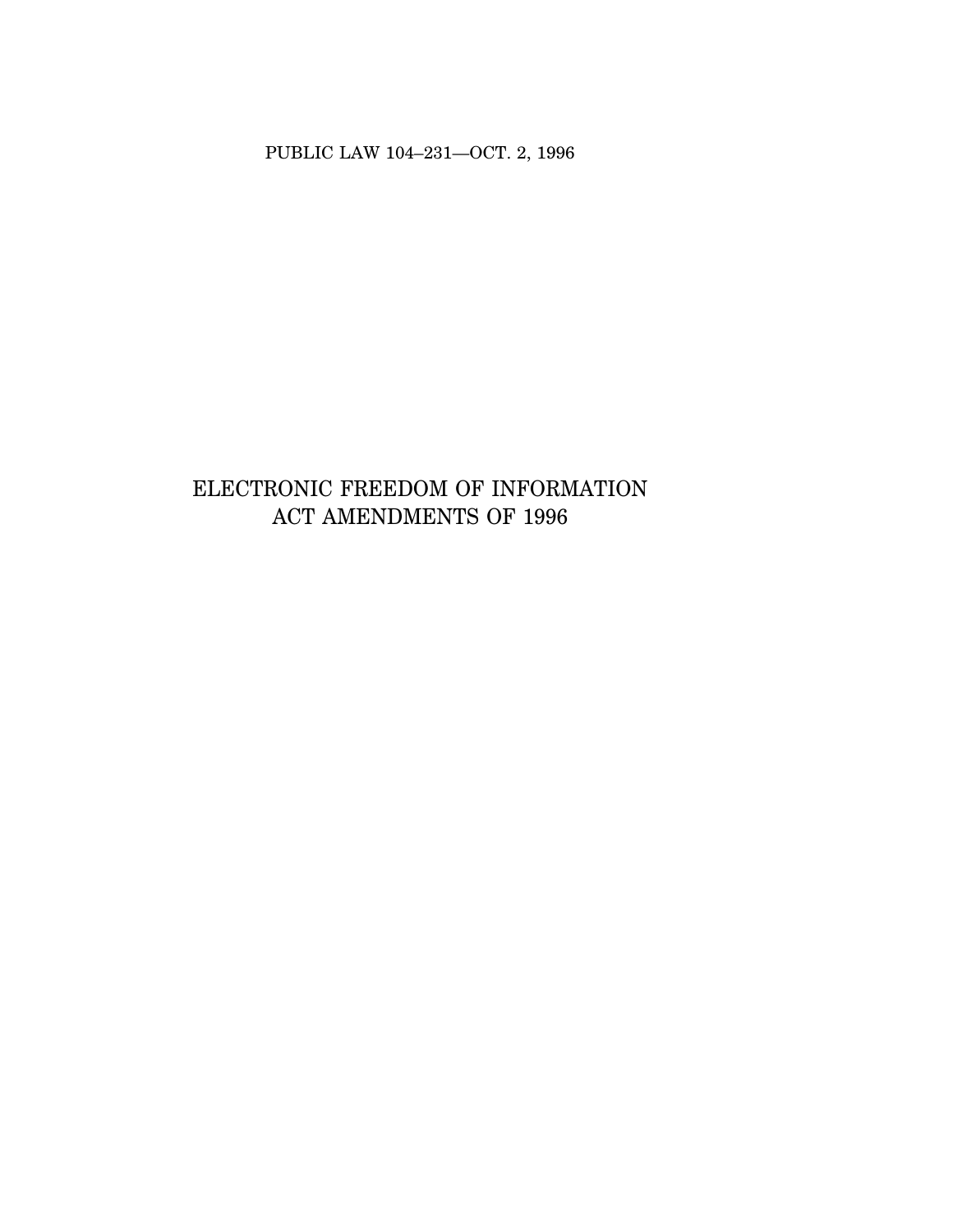# Public Law 104–231 104th Congress

# An Act

Oct. 2, 1996 [H.R. 3802]

To amend section 552 of title 5, United States Code, popularly known as the Freedom of Information Act, to provide for public access to information in an electronic format, and for other purposes.

*Be it enacted by the Senate and House of Representatives of the United States of America in Congress assembled,*

5 USC 552 note. Electronic Freedom of Information Act Amendments of 1996. Records. 5 USC 552 note.

#### **SECTION 1. SHORT TITLE.**

This Act may be cited as the ''Electronic Freedom of Information Act Amendments of 1996''.

#### **SEC. 2. FINDINGS AND PURPOSES.**

(a) FINDINGS.—The Congress finds that—

(1) the purpose of section 552 of title 5, United States Code, popularly known as the Freedom of Information Act, is to require agencies of the Federal Government to make certain agency information available for public inspection and copying and to establish and enable enforcement of the right of any person to obtain access to the records of such agencies, subject to statutory exemptions, for any public or private purpose;

(2) since the enactment of the Freedom of Information Act in 1966, and the amendments enacted in 1974 and 1986, the Freedom of Information Act has been a valuable means through which any person can learn how the Federal Government operates;

(3) the Freedom of Information Act has led to the disclosure of waste, fraud, abuse, and wrongdoing in the Federal Government;

(4) the Freedom of Information Act has led to the identification of unsafe consumer products, harmful drugs, and serious health hazards;

(5) Government agencies increasingly use computers to conduct agency business and to store publicly valuable agency records and information; and

(6) Government agencies should use new technology to enhance public access to agency records and information.

(b) PURPOSES.—The purposes of this Act are to—

(1) foster democracy by ensuring public access to agency records and information;

(2) improve public access to agency records and information;

(3) ensure agency compliance with statutory time limits; and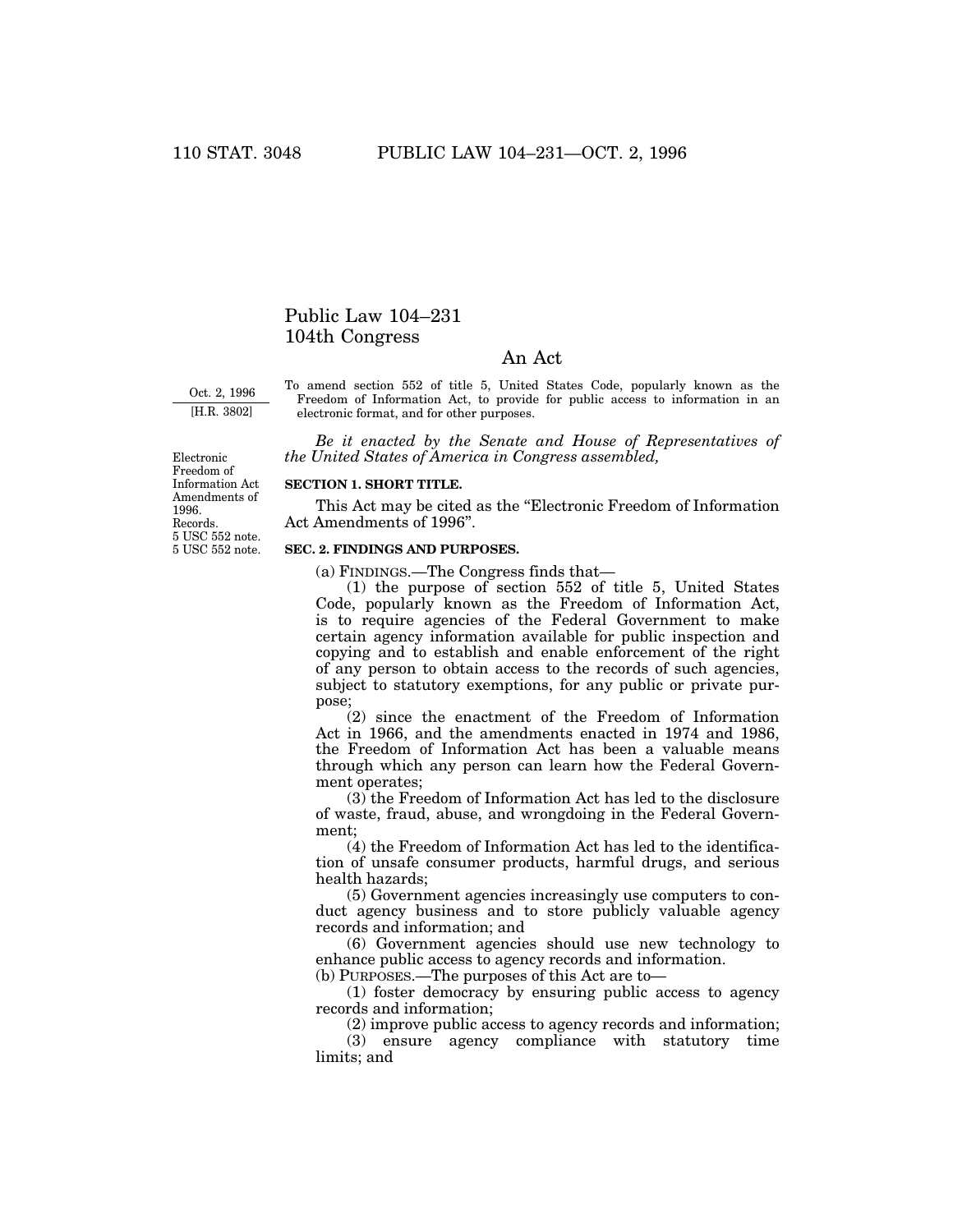(4) maximize the usefulness of agency records and information collected, maintained, used, retained, and disseminated by the Federal Government.

#### **SEC. 3. APPLICATION OF REQUIREMENTS TO ELECTRONIC FORMAT INFORMATION.**

Section 552(f) of title 5, United States Code, is amended to read as follows:

''(f) For purposes of this section, the term—

" $(1)$  'agency' as defined in section 551(1) of this title includes any executive department, military department, Government corporation, Government controlled corporation, or other establishment in the executive branch of the Government (including the Executive Office of the President), or any independent regulatory agency; and

 $f''(2)$  'record' and any other term used in this section in reference to information includes any information that would be an agency record subject to the requirements of this section when maintained by an agency in any format, including an electronic format.''.

#### **SEC. 4. INFORMATION MADE AVAILABLE IN ELECTRONIC FORMAT AND INDEXATION OF RECORDS.**

Section  $552(a)(2)$  of title 5, United States Code, is amended—

(1) in the second sentence, by striking ''or staff manual or instruction'' and inserting ''staff manual, instruction, or copies of records referred to in subparagraph (D)'';

(2) by inserting before the period at the end of the third sentence the following: ", and the extent of such deletion shall be indicated on the portion of the record which is made available or published, unless including that indication would harm an interest protected by the exemption in subsection (b) under which the deletion is made'';

(3) by inserting after the third sentence the following: ''If technically feasible, the extent of the deletion shall be indicated at the place in the record where the deletion was made.'';

 $(4)$  in subparagraph  $(B)$ , by striking "and" after the semicolon;

(5) by inserting after subparagraph (C) the following:

''(D) copies of all records, regardless of form or format, which have been released to any person under paragraph (3) and which, because of the nature of their subject matter, the agency determines have become or are likely to become the subject of subsequent requests for substantially the same records; and

 $E$ ) a general index of the records referred to under subparagraph  $(D)$ ;";

(6) by inserting after the fifth sentence the following: ''Each Availability date.agency shall make the index referred to in subparagraph (E) available by computer telecommunications by December 31, 1999."; and

(7) by inserting after the first sentence the following: ''For Availability date. records created on or after November 1, 1996, within one year after such date, each agency shall make such records available, including by computer telecommunications or, if computer telecommunications means have not been established by the agency, by other electronic means.''.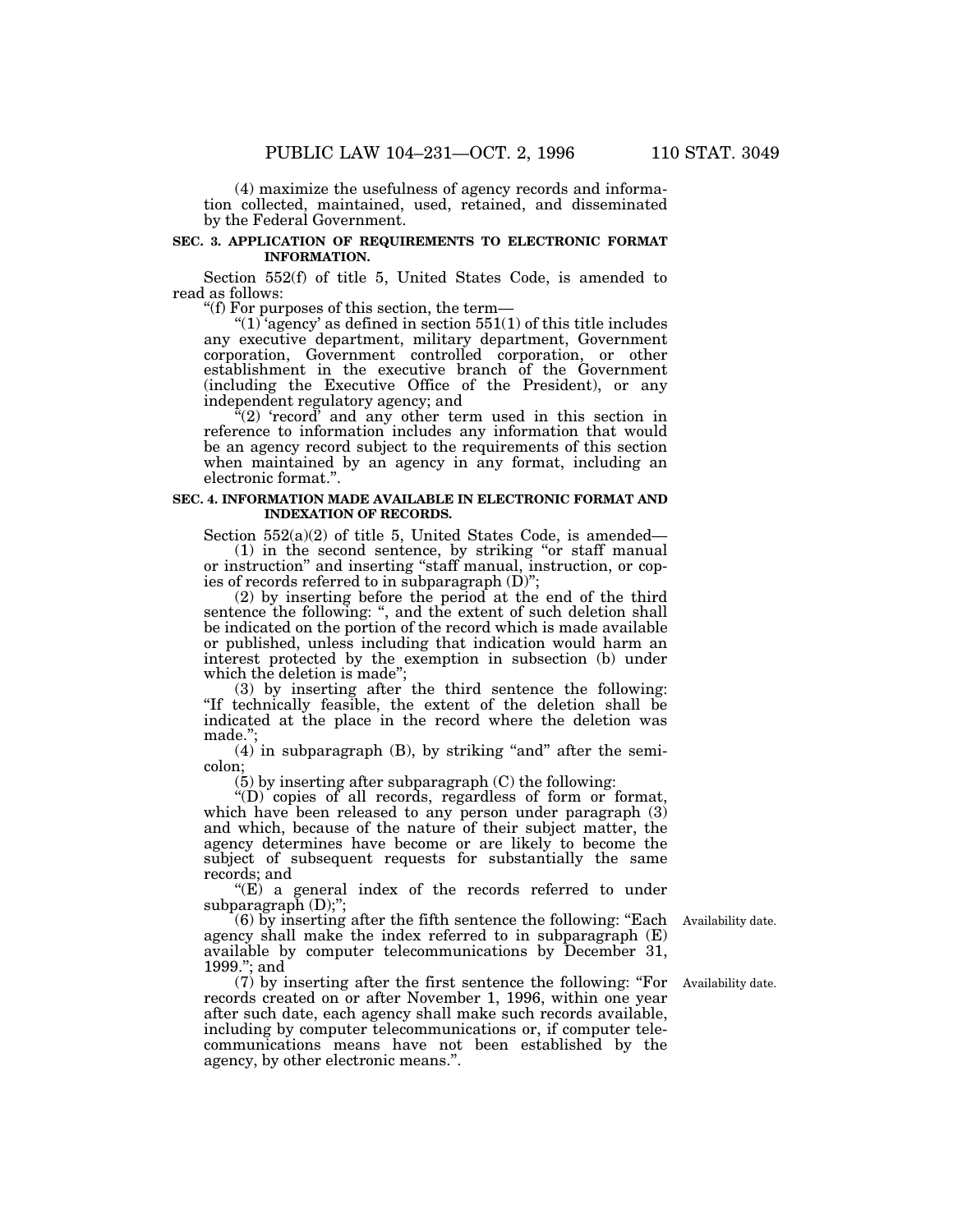## **SEC. 5. HONORING FORM OR FORMAT REQUESTS.**

Section  $552(a)(3)$  of title 5, United States Code, is amended— (1) by inserting " $(A)$ " after " $(3)$ ";

 $(2)$  by striking " $(A)$ " the second place it appears and inserting  $i(i)$ ";

 $(3)$  by striking " $(B)$ " and inserting " $(ii)$ "; and

(4) by adding at the end the following new subparagraphs: ''(B) In making any record available to a person under this paragraph, an agency shall provide the record in any form or format requested by the person if the record is readily reproducible by the agency in that form or format. Each agency shall make reasonable efforts to maintain its records in forms or formats that are reproducible for purposes of this section.

''(C) In responding under this paragraph to a request for records, an agency shall make reasonable efforts to search for the records in electronic form or format, except when such efforts would significantly interfere with the operation of the agency's automated information system.

''(D) For purposes of this paragraph, the term 'search' means to review, manually or by automated means, agency records for the purpose of locating those records which are responsive to a request.''.

#### **SEC. 6. STANDARD FOR JUDICIAL REVIEW.**

Section 552(a)(4)(B) of title 5, United States Code, is amended by adding at the end the following new sentence: ''In addition to any other matters to which a court accords substantial weight, a court shall accord substantial weight to an affidavit of an agency concerning the agency's determination as to technical feasibility under paragraph  $(2)(C)$  and subsection (b) and reproducibility under paragraph  $(3)(\dot{B})$ .".

#### **SEC. 7. ENSURING TIMELY RESPONSE TO REQUESTS.**

(a) MULTITRACK PROCESSING.—Section 552(a)(6) of title 5, United States Code, is amended by adding at the end the following new subparagraph:

''(D)(i) Each agency may promulgate regulations, pursuant to notice and receipt of public comment, providing for multitrack processing of requests for records based on the amount of work or time (or both) involved in processing requests.

''(ii) Regulations under this subparagraph may provide a person making a request that does not qualify for the fastest multitrack processing an opportunity to limit the scope of the request in order to qualify for faster processing.

''(iii) This subparagraph shall not be considered to affect the requirement under subparagraph (C) to exercise due diligence.".

(b) UNUSUAL CIRCUMSTANCES.—Section  $552(a)(6)(B)$  of title 5, United States Code, is amended to read as follows:

 $!(B)(i)$  In unusual circumstances as specified in this subparagraph, the time limits prescribed in either clause (i) or clause (ii) of subparagraph (A) may be extended by written notice to the person making such request setting forth the unusual circumstances for such extension and the date on which a determination is expected to be dispatched. No such notice shall specify a date that would result in an extension for more than ten working days, except as provided in clause (ii) of this subparagraph.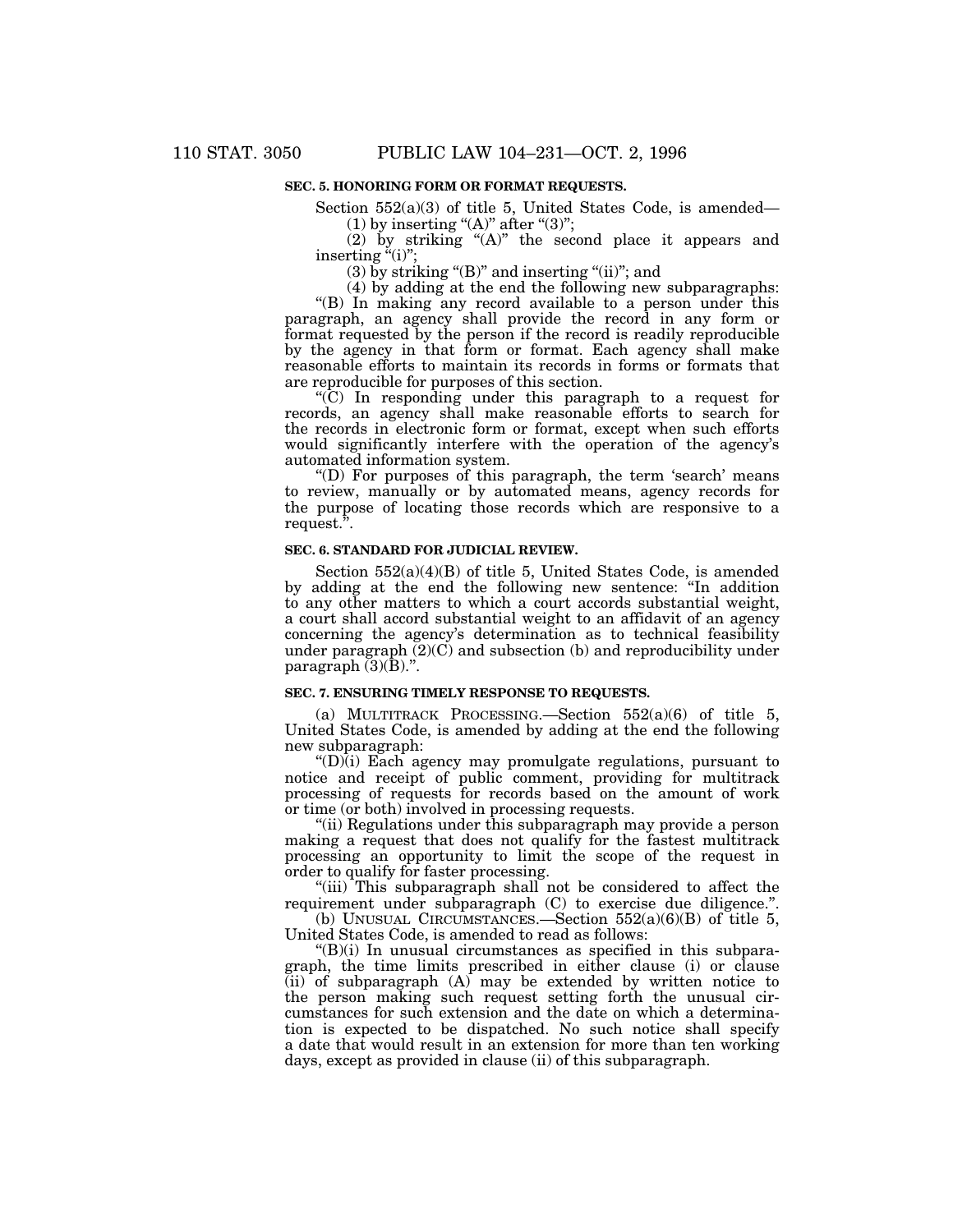Notification.

"(ii) With respect to a request for which a written notice under clause (i) extends the time limits prescribed under clause (i) of subparagraph (A), the agency shall notify the person making the request if the request cannot be processed within the time limit specified in that clause and shall provide the person an opportunity to limit the scope of the request so that it may be processed within that time limit or an opportunity to arrange with the agency an alternative time frame for processing the request or a modified request. Refusal by the person to reasonably modify the request or arrange such an alternative time frame shall be considered as a factor in determining whether exceptional circumstances exist for purposes of subparagraph (C).

"(iii) As used in this subparagraph, 'unusual circumstances' means, but only to the extent reasonably necessary to the proper processing of the particular requests—

 $\sqrt{\text{I}}$ ) the need to search for and collect the requested records from field facilities or other establishments that are separate from the office processing the request;

''(II) the need to search for, collect, and appropriately examine a voluminous amount of separate and distinct records which are demanded in a single request; or

''(III) the need for consultation, which shall be conducted with all practicable speed, with another agency having a substantial interest in the determination of the request or among two or more components of the agency having substantial subject-matter interest therein.

"(iv) Each agency may promulgate regulations, pursuant to notice and receipt of public comment, providing for the aggregation of certain requests by the same requestor, or by a group of requestors acting in concert, if the agency reasonably believes that such requests actually constitute a single request, which would otherwise satisfy the unusual circumstances specified in this subparagraph, and the requests involve clearly related matters. Multiple requests involving unrelated matters shall not be aggregated."

(c) EXCEPTIONAL CIRCUMSTANCES.—Section  $552(a)(6)(C)$  of title 5, United States Code, is amended by inserting " $(i)$ " after " $(C)$ ", and by adding at the end the following new clauses:

"(ii) For purposes of this subparagraph, the term 'exceptional circumstances' does not include a delay that results from a predictable agency workload of requests under this section, unless the agency demonstrates reasonable progress in reducing its backlog of pending requests.

"(iii) Refusal by a person to reasonably modify the scope of a request or arrange an alternative time frame for processing a request (or a modified request) under clause (ii) after being given an opportunity to do so by the agency to whom the person made the request shall be considered as a factor in determining whether exceptional circumstances exist for purposes of this subparagraph.''.

#### **SEC. 8. TIME PERIOD FOR AGENCY CONSIDERATION OF REQUESTS.**

(a) EXPEDITED PROCESSING.—Section  $552(a)(6)$  of title 5, United States Code (as amended by section 7(a) of this Act), is further amended by adding at the end the following new subparagraph:

 $E(E)$ (i) Each agency shall promulgate regulations, pursuant to notice and receipt of public comment, providing for expedited processing of requests for records—

Regulations.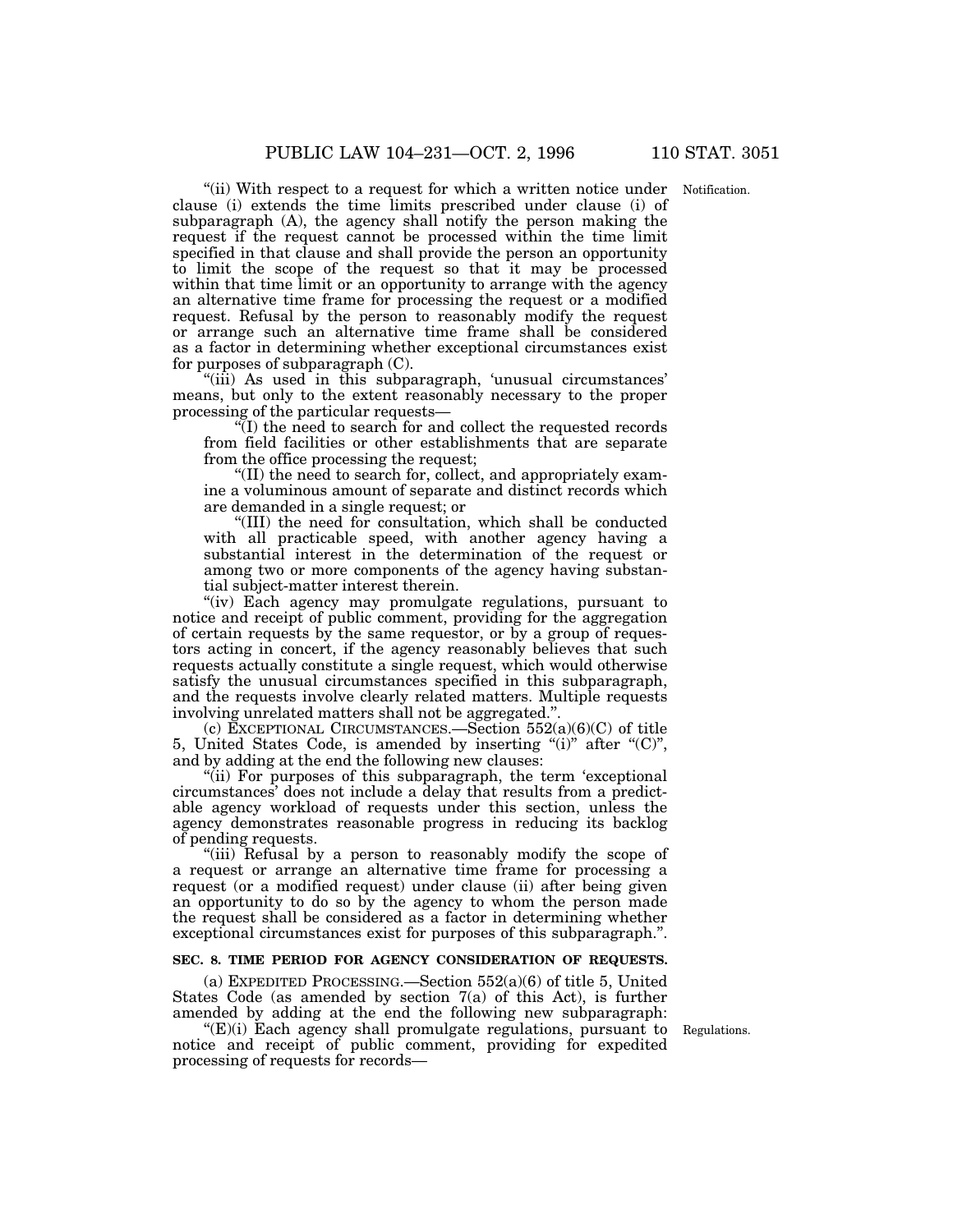''(I) in cases in which the person requesting the records demonstrates a compelling need; and

''(II) in other cases determined by the agency.

''(ii) Notwithstanding clause (i), regulations under this subparagraph must ensure—

''(I) that a determination of whether to provide expedited processing shall be made, and notice of the determination shall be provided to the person making the request, within 10 days after the date of the request; and

''(II) expeditious consideration of administrative appeals of such determinations of whether to provide expedited processing.

"(iii) An agency shall process as soon as practicable any request for records to which the agency has granted expedited processing under this subparagraph. Agency action to deny or affirm denial of a request for expedited processing pursuant to this subparagraph, and failure by an agency to respond in a timely manner to such a request shall be subject to judicial review under paragraph (4), except that the judicial review shall be based on the record before the agency at the time of the determination.

''(iv) A district court of the United States shall not have jurisdiction to review an agency denial of expedited processing of a request for records after the agency has provided a complete response to the request.

" $(v)$  For purposes of this subparagraph, the term 'compelling" need' means—

''(I) that a failure to obtain requested records on an expedited basis under this paragraph could reasonably be expected to pose an imminent threat to the life or physical safety of an individual; or

''(II) with respect to a request made by a person primarily engaged in disseminating information, urgency to inform the public concerning actual or alleged Federal Government activity.

"(vi) A demonstration of a compelling need by a person making a request for expedited processing shall be made by a statement certified by such person to be true and correct to the best of such person's knowledge and belief.''.

(b) EXTENSION OF GENERAL PERIOD FOR DETERMINING WHETHER TO COMPLY WITH A REQUEST.—Section 552(a)(6)(A)(i) of title 5, United States Code, is amended by striking ''ten days'' and inserting "20 days".

(c) ESTIMATION OF MATTER DENIED.—Section 552(a)(6) of title 5, United States Code (as amended by section 7 of this Act and subsection (a) of this section), is further amended by adding at the end the following new subparagraph:

"(F) In denying a request for records, in whole or in part, an agency shall make a reasonable effort to estimate the volume of any requested matter the provision of which is denied, and shall provide any such estimate to the person making the request, unless providing such estimate would harm an interest protected by the exemption in subsection (b) pursuant to which the denial is made.''.

#### **SEC. 9. COMPUTER REDACTION.**

Section 552(b) of title 5, United States Code, is amended in the matter following paragraph (9) by inserting after the period

Certification.

**Notification** 

Courts.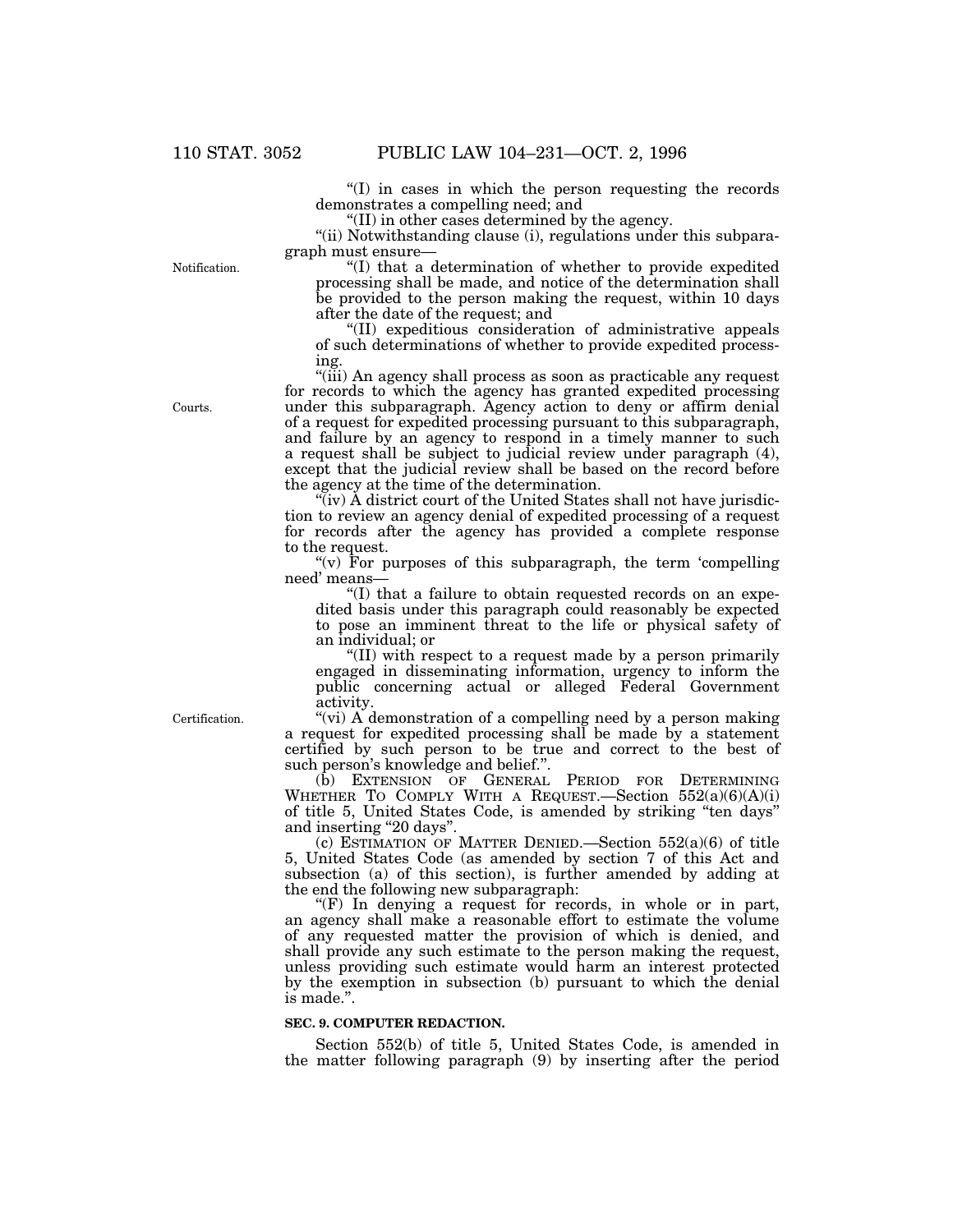the following: ''The amount of information deleted shall be indicated on the released portion of the record, unless including that indication would harm an interest protected by the exemption in this subsection under which the deletion is made. If technically feasible, the amount of the information deleted shall be indicated at the place in the record where such deletion is made.''.

## **SEC. 10. REPORT TO THE CONGRESS.**

Section 552(e) of title 5, United States Code, is amended to read as follows:

 $(e)(1)$  On or before February 1 of each year, each agency shall submit to the Attorney General of the United States a report which shall cover the preceding fiscal year and which shall include—

"(A) the number of determinations made by the agency not to comply with requests for records made to such agency under subsection (a) and the reasons for each such determination;

"(B)(i) the number of appeals made by persons under subsection  $(a)(6)$ , the result of such appeals, and the reason for the action upon each appeal that results in a denial of information; and

"(ii) a complete list of all statutes that the agency relies Lists. upon to authorize the agency to withhold information under subsection (b)(3), a description of whether a court has upheld the decision of the agency to withhold information under each such statute, and a concise description of the scope of any information withheld;

''(C) the number of requests for records pending before the agency as of September 30 of the preceding year, and the median number of days that such requests had been pending before the agency as of that date;

''(D) the number of requests for records received by the agency and the number of requests which the agency processed;

" $(E)$  the median number of days taken by the agency to process different types of requests;

 $f(F)$  the total amount of fees collected by the agency for processing requests; and

''(G) the number of full-time staff of the agency devoted to processing requests for records under this section, and the total amount expended by the agency for processing such requests.

" $(2)$  Each agency shall make each such report available to the public including by computer telecommunications, or if computer telecommunications means have not been established by the agency, by other electronic means.

''(3) The Attorney General of the United States shall make each report which has been made available by electronic means available at a single electronic access point. The Attorney General of the United States shall notify the Chairman and ranking minority member of the Committee on Government Reform and Oversight of the House of Representatives and the Chairman and ranking minority member of the Committees on Governmental Affairs and the Judiciary of the Senate, no later than April 1 of the year in which each such report is issued, that such reports are available by electronic means.

"(4) The Attorney General of the United States, in consultation with the Director of the Office of Management and Budget, shall

Notification.

Guidelines.